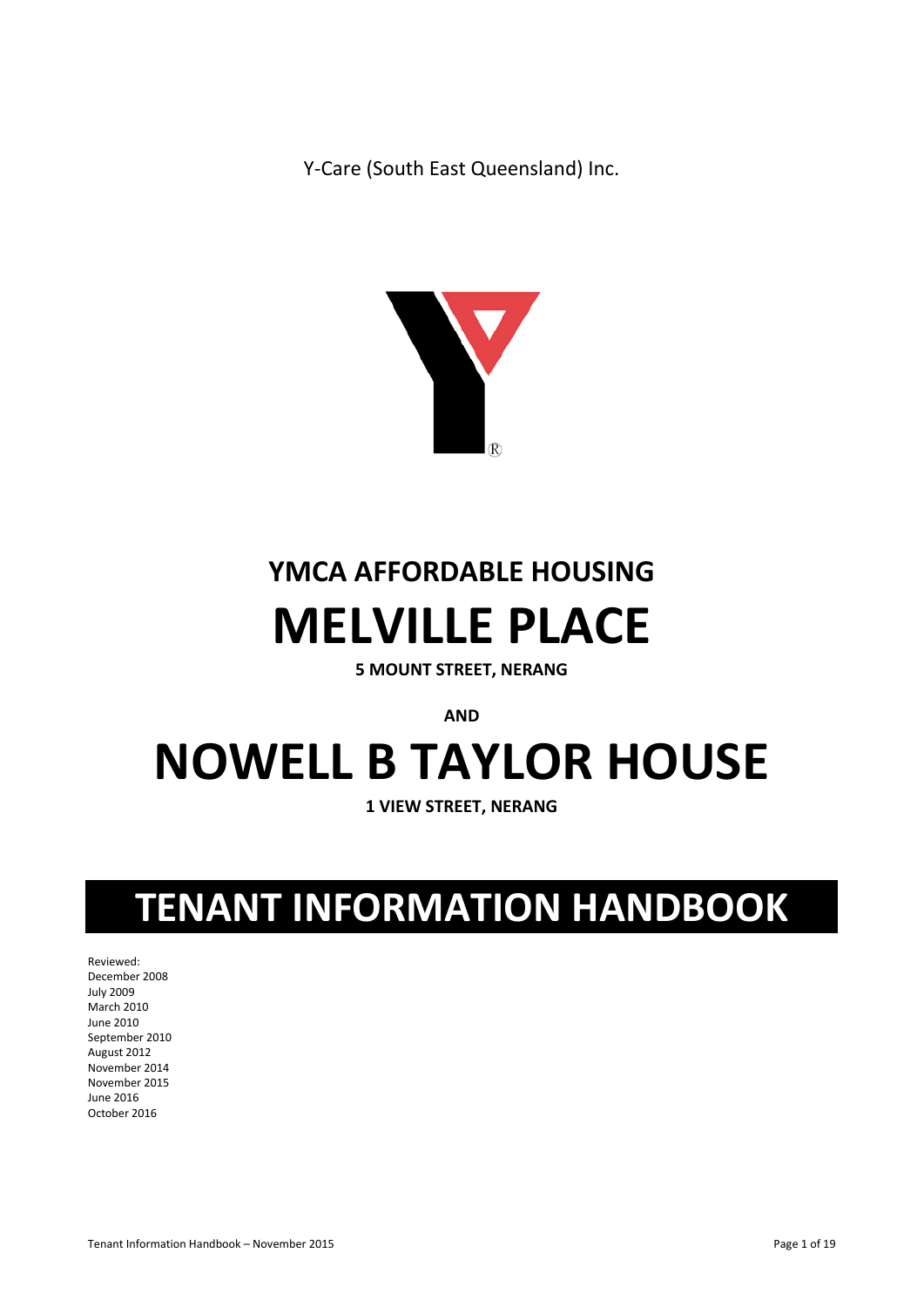# **Table of Contents**

| 1.             |                                                                             |  |
|----------------|-----------------------------------------------------------------------------|--|
| 2.             |                                                                             |  |
|                |                                                                             |  |
|                |                                                                             |  |
| 3.             |                                                                             |  |
|                |                                                                             |  |
|                |                                                                             |  |
|                |                                                                             |  |
|                |                                                                             |  |
|                |                                                                             |  |
|                |                                                                             |  |
|                |                                                                             |  |
|                |                                                                             |  |
|                |                                                                             |  |
| $\mathbf{4}$ . |                                                                             |  |
|                |                                                                             |  |
|                |                                                                             |  |
| 5.             |                                                                             |  |
|                |                                                                             |  |
|                |                                                                             |  |
|                |                                                                             |  |
| 6.             |                                                                             |  |
|                |                                                                             |  |
|                |                                                                             |  |
|                |                                                                             |  |
|                |                                                                             |  |
| 7.             |                                                                             |  |
|                |                                                                             |  |
|                |                                                                             |  |
|                |                                                                             |  |
|                |                                                                             |  |
| 8.             |                                                                             |  |
|                |                                                                             |  |
|                |                                                                             |  |
|                |                                                                             |  |
|                |                                                                             |  |
|                |                                                                             |  |
|                |                                                                             |  |
|                | Prescription Service (Located in the Community Rooms of both facilities) 13 |  |
|                |                                                                             |  |
|                |                                                                             |  |
| 9.             |                                                                             |  |
|                |                                                                             |  |
|                |                                                                             |  |
|                |                                                                             |  |
|                |                                                                             |  |
|                |                                                                             |  |
|                |                                                                             |  |
|                |                                                                             |  |
|                |                                                                             |  |
|                |                                                                             |  |
|                |                                                                             |  |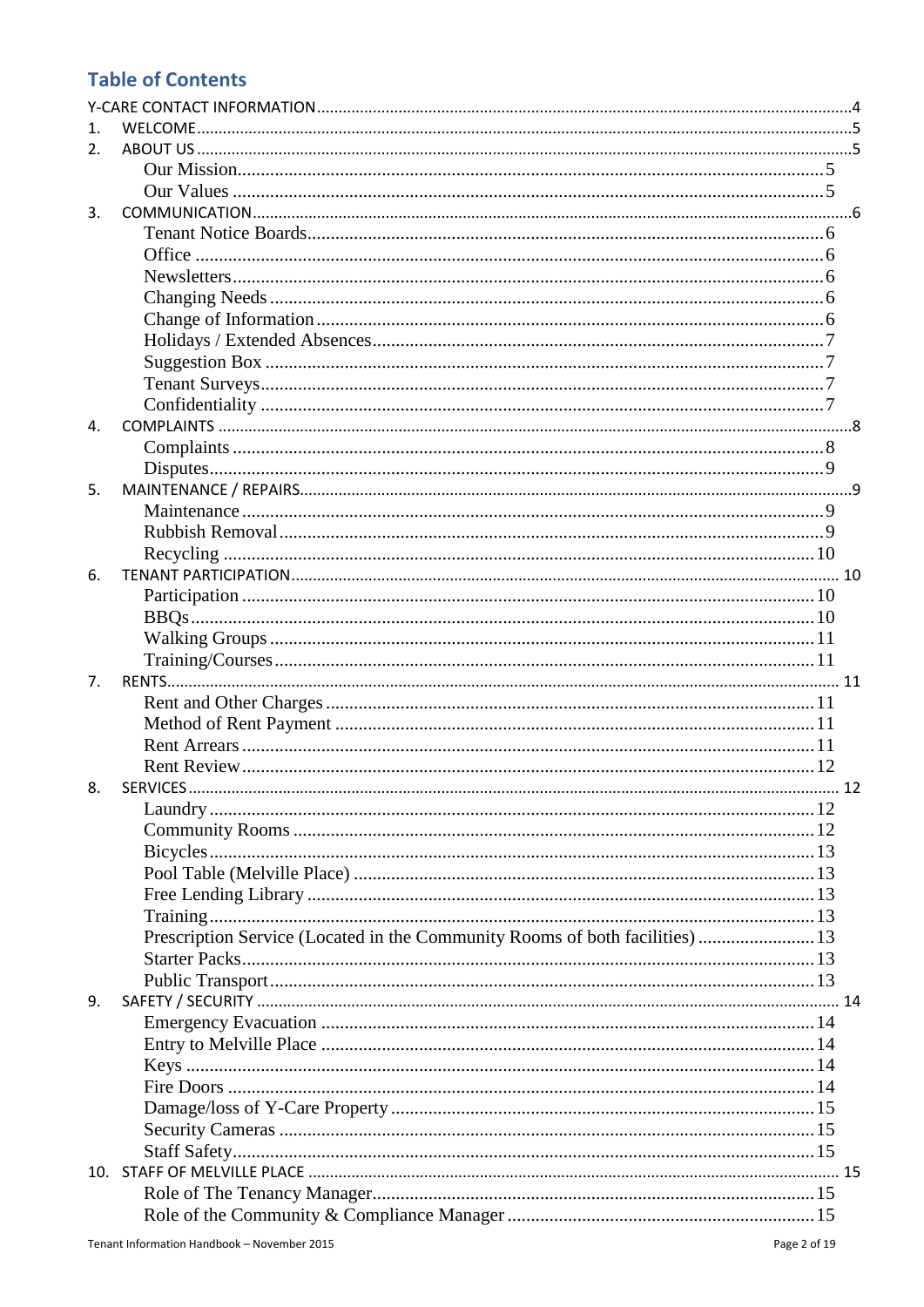| 11 <sub>1</sub> |  |
|-----------------|--|
|                 |  |
|                 |  |
|                 |  |
|                 |  |
|                 |  |
|                 |  |
|                 |  |
|                 |  |
|                 |  |
|                 |  |
|                 |  |
|                 |  |
|                 |  |
|                 |  |
|                 |  |
|                 |  |
|                 |  |
|                 |  |
|                 |  |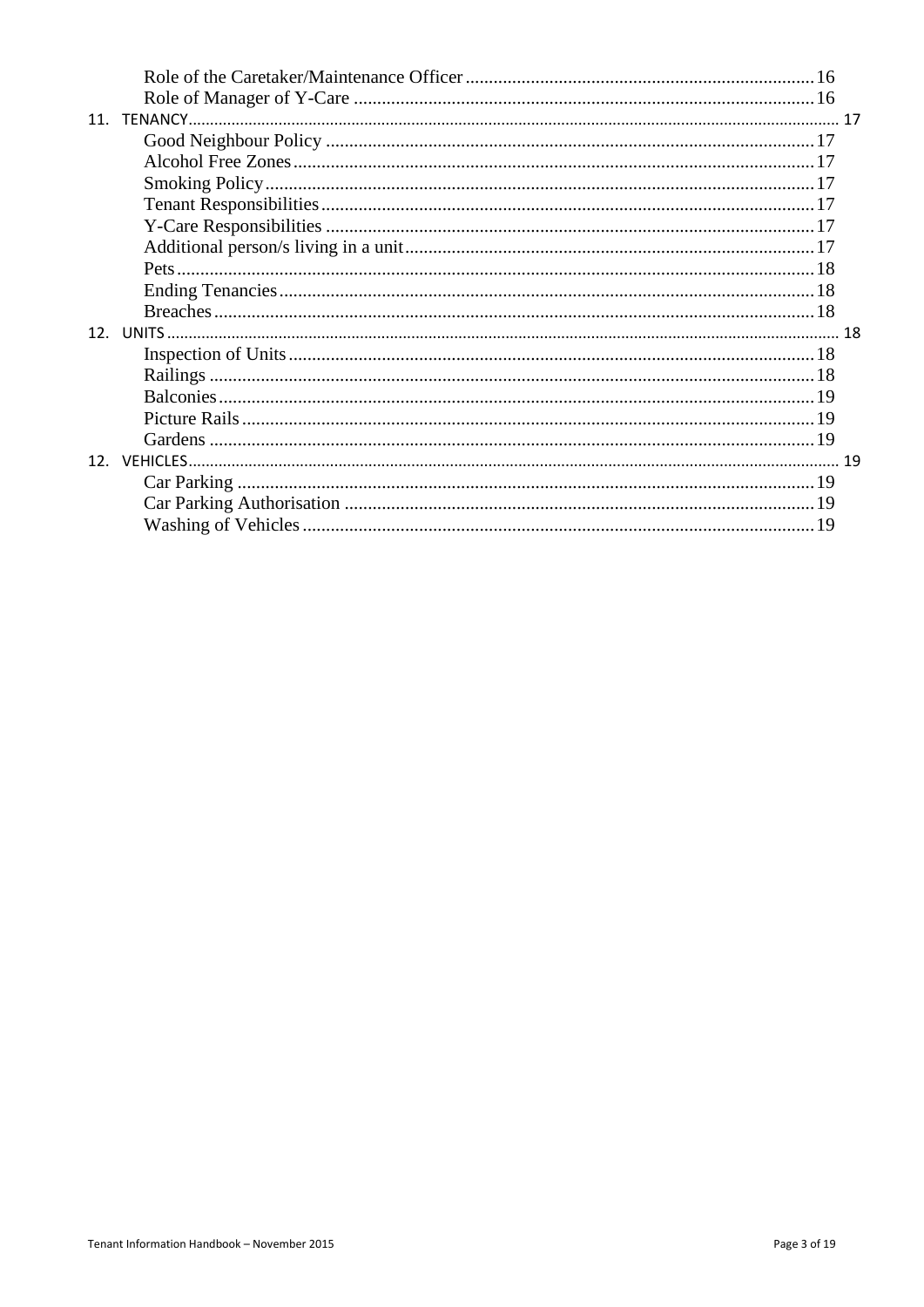# **Y-CARE CONTACT INFORMATION**

#### **Y-CARE (SOUTH EAST QUEENSLAND) INC.**

**A DIVISION OF THE YMCA of BRISBANE**

#### **CHIEF EXECUTIVE OFFICER**

<span id="page-3-0"></span>

| <b>Alan Bray</b>                  |                      |  |  |
|-----------------------------------|----------------------|--|--|
| 107 Brunswick Street              | PO Box 669           |  |  |
| Fortitude Valley Qld 4006         | Spring Hill Qld 4004 |  |  |
| Telephone: 3253 1700              |                      |  |  |
| Fax: 3253 1755                    |                      |  |  |
| Website: www.brisbane.ymca.org.au |                      |  |  |

#### **MANAGER – Y-CARE (SOUTH EAST QUEENSLAND) INC**

| <b>Gary Adsett</b>        |                        |  |  |
|---------------------------|------------------------|--|--|
| 45 Mary Street            | PO Box 6004            |  |  |
| Kingston Qld 4114         | Logan Central Qld 4114 |  |  |
| Telephone: 3440 4300      |                        |  |  |
| Fax: 3440 4399            |                        |  |  |
| Website: www.ycare.org.au |                        |  |  |

#### **HOUSING MANAGER Bev Roles**

| נטושונט                          |                    |  |
|----------------------------------|--------------------|--|
| 4/4 Railway Parade               | PO Box 3157        |  |
| Nerang Qld 4211                  | Nerang BC Qld 4211 |  |
| Telephone: 55037440              |                    |  |
| Fax: 55037441                    |                    |  |
| Mobile: 0429 521 959             |                    |  |
| Email:bev.roles@ymcabrisbane.org |                    |  |

# **COMMUNITY & COMPLIANCE MANAGER**

#### **Iona Wyllie**

| 4/4 Railway Parade                  | PO Box 3157        |  |
|-------------------------------------|--------------------|--|
| Nerang Qld 4211                     | Nerang BC Qld 4211 |  |
| Telephone: 55037445                 |                    |  |
| Fax: 55037441                       |                    |  |
| Mobile: 0412 751 133                |                    |  |
| Email: iona.wyllie@ymcabrisbane.org |                    |  |

# **CARETAKER / MAINTENANCE**

**Rick Taylor**

| 5 Mount Street          | PO Box 3157        |  |
|-------------------------|--------------------|--|
| Nerang Qld 4211         | Nerang BC Qld 4211 |  |
| Telephone: 0427 585 314 |                    |  |

The information in this booklet was correct as at the end of June, 2016.

Copyright © 2010 – Y-Care (South East Queensland) Inc. All Rights Reserved.

It is forbidden for this work, or any part of it, to be reproduced, copied or stored using mechanical, electrical or digital means for any purpose, educational or otherwise, without written permission from the publisher. The YMCA does not give warranty nor accept any liability in relation to any content of this work. At the time of printing the information contained within was, to the best of the author's knowledge, both true and accurate.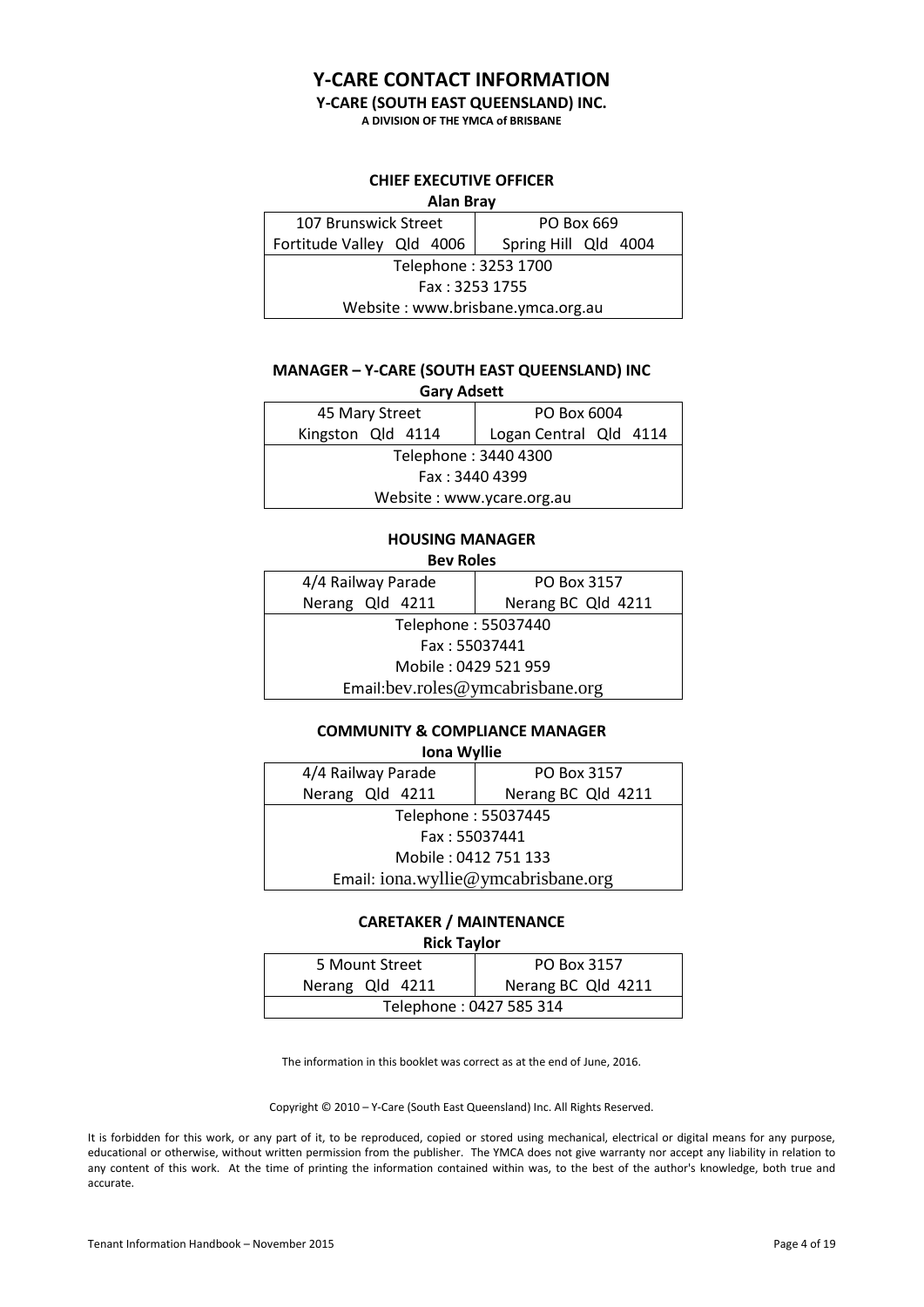# <span id="page-4-0"></span>**1. WELCOME**

Welcome to Y-Care Affordable Housing. Y-Care has two properties Melville Place was opened in July 2009 and Nowell B Taylor House in October 2012. Y-Care established both properties to meet the accommodation needs of community members who fit the eligibility criteria of the Department of Communities. The Tenant Information Handbook contains a brief on many aspects of tenancy but if you would like more information or clarification on the subject matter, please do not hesitate to contact the Housing Manager.

Y-Care's aim is to offer a safe and enjoyable environment for tenants to live. We will strive to create a community atmosphere free of discrimination where all tenants can feel free to contribute ideas and suggestions that are constructive to improving living conditions for all.

Please keep this booklet in a safe place for referral. If you have questions regarding anything in our Tenant Information Booklet or the Residential Tenancy Authority Information Statement (Form 17a) please ask the Housing Manager for clarification. Your feedback on the contents and information supplied will be appreciated to assist us with continuous improvement.

The contents of the Tenant Information Handbook will be updated and redistributed from time to time.

# <span id="page-4-1"></span>**2. ABOUT US**

Incorporated in 2005, Y-Care is a registered charity and is governed by a voluntary Management Committee. Y-Care is the benevolent arm of the YMCA of Brisbane which is a not for profit organisation established in 1864. Y-Care's Management Committee believed that the naming of the complex should honour a very deserving person and former CEO, Mr Ross Melville, who held a long term desire for, and lobbied strongly to meet, the housing needs of the disadvantaged in the community and who was instrumental in developing a YMCA presence on the Gold Coast, was given that honour. Therefore, it was resolved the complex be known as "Melville Place, Nerang" and was opened for tenancy in July 2009. Nowell Taylor House is named in honour of long term YMCA Member and Board Member Mr Nowell Taylor. This year recorded Mr Taylor's 58th year on the Board and 78th year a member of the association.

#### <span id="page-4-2"></span>*Our Mission*

The YMCAs of Australia work together from a base of Christian values to provide opportunities for all people to grow in **body, mind and spirit.**

#### <span id="page-4-3"></span>*Our Values*

The YMCAs of Australia are guided to achieve their Mission by the following Christian values.

We value:

- The whole person, consisting of a body, a mind and a spirit each of which is of equal importance.
- The dignity and intrinsic worth of all people regardless of age, gender, ethnicity, belief or other difference.
- Diversity of people, communities and nations.
- Equality of opportunity and justice for all people.
- Healthy communities based on relationships between people which are characterised by love, understanding and mutual respect.
- Acceptance of personal responsibility.

These core values translate into four key operational values: Honesty – Respect – Caring – Responsibility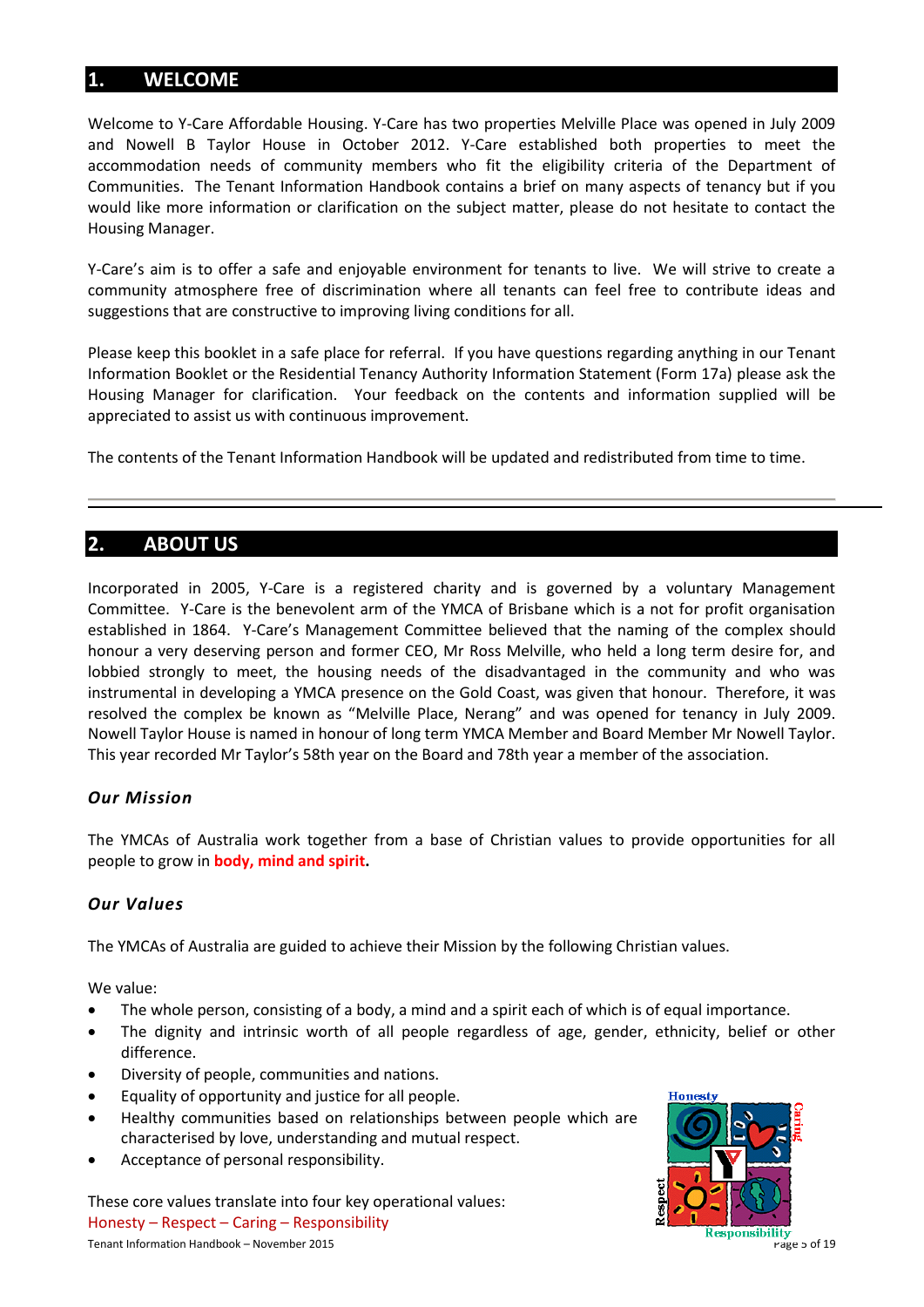# <span id="page-5-0"></span>**3. COMMUNICATION**

#### <span id="page-5-1"></span>*Tenant Notice Boards*

Notice boards are located in every stairwell for use by Y-Care as the Landlord to post notices to tenants. A further noticeboard is located outside the Community Room of both Melville Place and Nowell B Taylor House and may be used for any notices to the tenants or information that tenants wish to display. Emergency numbers such as hospital, police, and doctors will also be displayed here.

#### <span id="page-5-2"></span>*Office*

If you have any questions regarding any matter in the complex, please feel free to approach the Housing Manager for assistance. Office hours are posted on the office door and the Manager will be available for tenant enquiries from 9.30am to 12noon and 1pm to 3pm. Tenants are to inquire with the Housing Manager for a time suitable to discuss tenancy matters. Tenants are requested to respect appointment times to allow sufficient time to the Housing Manager to attend to Administrative duties and regulatory requirements. After hours the resident Caretaker can be contacted for urgent matters.

#### <span id="page-5-3"></span>*Newsletters*

To keep every tenant informed, a newsletter is produced every second month. Newsletters will contain reminders about meetings, an update on community events, recipes to share etc. and we are always looking for new ideas. Newsletters are a great way to communicate and share information and we welcome your contribution to newsletter items. Please give your newsletter contributions to the Community & Compliance Manager.

#### <span id="page-5-4"></span>*Changing Needs*

Everyone has times in their lives where their housing needs change. Should you find your current housing unsuitable for any reason, please make an appointment with the Housing Manager to discuss your needs. Changes may be as simple as you requiring some minor modifications to your unit to enable you to remain self-sufficient  $-e.g.$  shower rail, tap fittings etc.

You could find that you would rather be housed in a Studio unit rather than a one bedroom unit to cut down on upkeep and cleaning or you may like to request a move to a ground floor unit if stairs are a problem.

There is also a possibility that your financial circumstances may change leaving you ineligible for Affordable Housing. In this circumstance, which may be identified as a consequence of the regular Rent Review process or because you have informed us of your changed circumstances, we would assist you in whatever way we can.

Your eligibility to remain housed in our units will be reviewed according to the Department of Communities 'Duration of Need' Policy. Your review date is stated on your Duration of Need Form 8 document included with your Tenancy Agreement.

#### <span id="page-5-5"></span>*Change of Information*

If information about you changes (e.g. phone contact, emergency contact, case worker) please let the Housing Manager know so that records can be updated.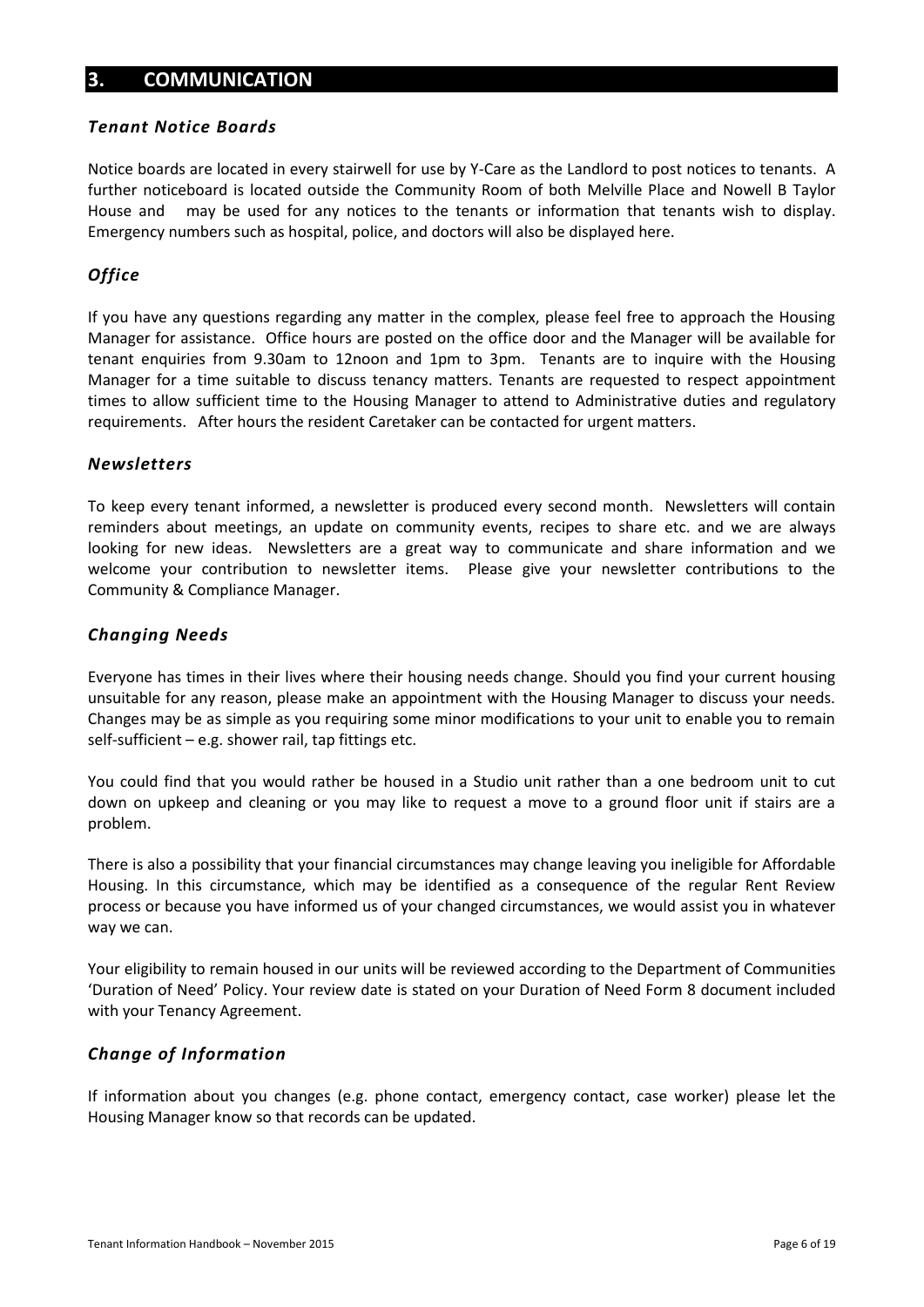# <span id="page-6-0"></span>*Holidays / Extended Absences*

YMCA Housing understand that at times tenants may need to be absent from their property for extended periods. However, we also recognise that if units are left unlived in for extended periods of time, other prospective tenants (i.e. homeless, rough sleepers) may benefit more from these units. In response, the YMCA Housing has decided to set time limits on tenant absences based on policy used by the Department of Housing and Public Works.

#### *Notifications*

If a tenant is going to be absent for a period longer than 2 weeks, that tenant is obliged to formally notify the office of the absence. Such notifications assist YMCA Housing to maintain an appropriate duty of care for all tenants.

#### *Approvals*

If a tenant is going to be absent for a period longer than 4 weeks, that tenant must apply to YMCA Housing for approval prior to leaving.

YMCA Housing will approve any valid reason. Examples of a valid reason are:

- A domestic or overseas holiday of a period of no more than 4 weeks within each 12 month period;
- Absence to engage in training or take up short term employment opportunities
- Family obligations such as caring for sick or ageing relatives

Other reasons will be considered on their merit and whilst YMCA Housing has the discretion to refuse an application, it will not do so unreasonably if the request is consistent with supporting the wellbeing of the tenant (and or that of their family).

YMCA Housing will automatically approve the following exempt reasons:

- Illness requiring hospitalisation
- Going into rehabilitation (or other form of support from a recognised community agency) to sustain a tenancy.

Where a valid reason exists for an absence YMCA Housing will permit the tenancy to continue provided the tenant continues to adhere to their tenancy agreement requirements.

#### *Breaches*

Should a tenant be absent for a period of more than 6 weeks without prior approval, YMCA Housing will class this action as a breach of its special terms and will take action accordingly. (See Standard 1.4 Ending Tenancies)

#### <span id="page-6-1"></span>*Suggestion Box*

A Suggestion Box is provided in both facilities to enable tenants to provide feedback anonymously at any time if desired. This box is located in the Community Room and is checked weekly. Suggestions will be considered and outcomes communicated.

#### <span id="page-6-2"></span>*Tenant Surveys*

Tenant surveys will be conducted throughout tenancies and tenants are asked to complete and return the forms so that Y-Care can respond to tenant needs, suggestions and concerns.

# <span id="page-6-3"></span>*Confidentiality*

Y-Care staff are required to maintain the confidentiality of tenant information and files. Please be aware that Y-Care cannot discuss the circumstances of a tenant with another tenant or person. No personal information on a client will be shared with anyone unless the client has given their informed consent or, in special circumstances, where the law allows an exception. Information on staff files cannot be accessed by anyone other than the YMCA Office Housing staff and the Y-Care Manager in the maintenance of tenant files.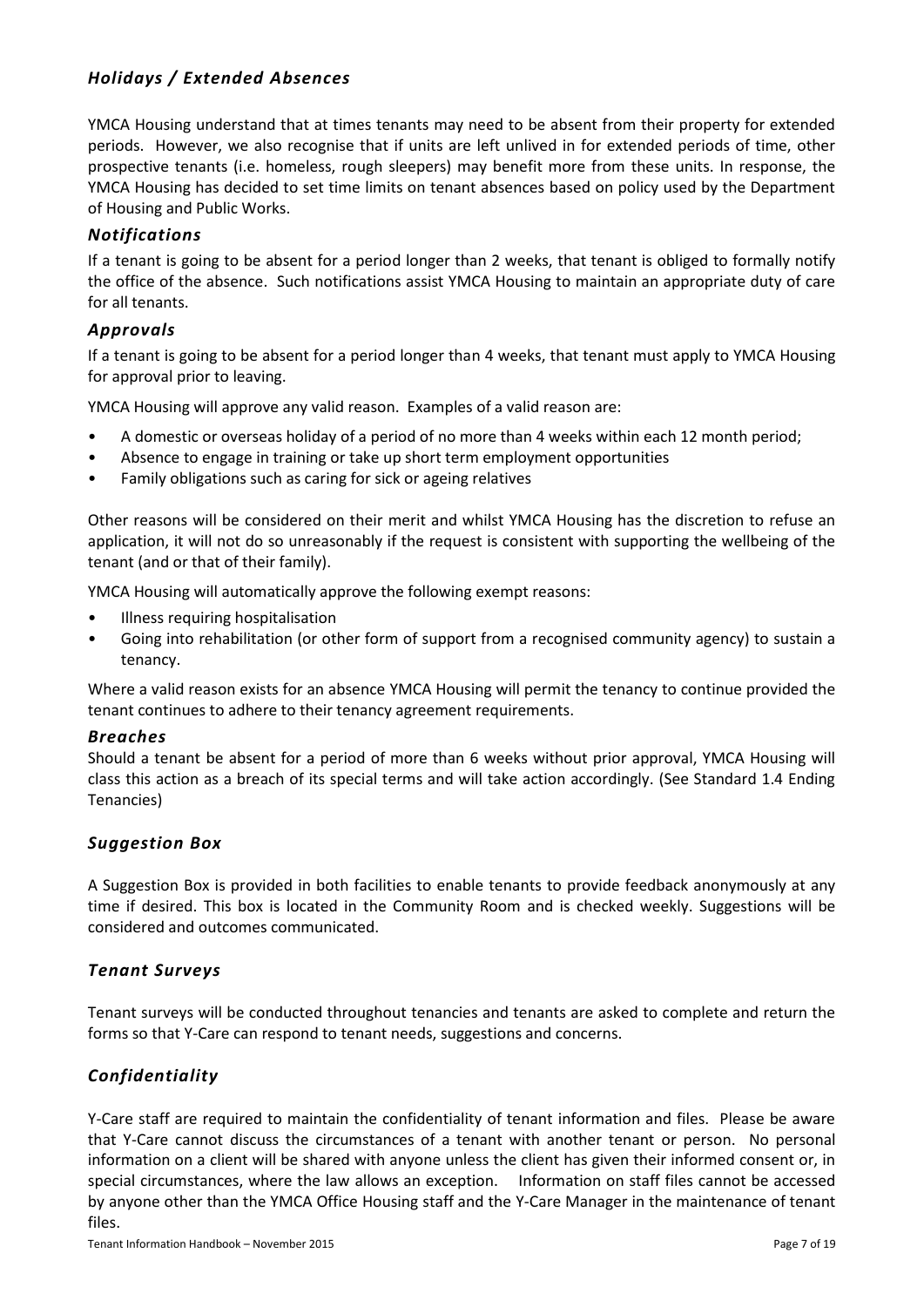# <span id="page-7-0"></span>**4. COMPLAINTS**

#### <span id="page-7-1"></span>*Complaints*

All complaints will be investigated promptly, confidentially and impartially. Any complainant or witness is assured that he/she will not be victimised or disadvantaged in any current or future association with Y-Care.

If a tenant perceives that they have a complaint about another tenant, it is preferable to discuss the matter with the person/s concerned in an effort to resolve the issue informally. Personal issues with another tenant should be dealt with privately by the tenants concerned. If face to face discussion with them does not resolve the issue or should the complainant feel unable to address the issue directly with the respondent, then the same process as outlined below will be followed:

If the complaint is about the tenancy of Melville Place or Nowell Taylor House

- (a) Contact the Housing Manager either in person, by telephone or in writing to lodge the complaint. It is preferable to put the complaint in writing (using Complaints Form AH02) following initial discussion
- (b) The Housing Manager or Y-Care Manager will attempt to bring the parties together in an attempt to resolve the matter.
- (c) If the matter is resolved, the complaint is closed and results documented.
- (d) Both parties will be notified of the outcome.
- (e) The complaint may be followed up in the interest of Quality Improvement
- (f) If a complainant wishes to remain anonymous the complaint be treated confidentially, Y-Care will take all reasonable steps to protect your identity.

#### Should the complaint be against the Housing Manager or Community Manager

- (a) Contact the Manager of Y-Care in writing (contact details provided in the front of this Handbook)
- (b) The Y-Care Manager will clarify the nature and details of the complaint
- (c) Response will be provided within seven working days of receipt where possible
- (d) The respondent will be notified of the complaint as soon as is practicable, and responses will be documented.
- (e) If the matter is resolved, the complaint is closed and results documented.
- (f) Both parties will be notified of the outcome.

#### If the complaint is about the Manager of Y-Care

- (a) the complaint should be put in writing to the CEO of the YMCA (contact details provided in the front of this handbook)
- (b) The CEO will clarify the nature and details of the complaint
- (c) Response will be provided within seven working days of receipt where possible
- (d) The respondent will be notified of the complaint as soon as is practicable, and investigation will be documented.
- (e) If the matter is resolved, the complaint is closed and results documented.
- (f) Both parties will be notified of the outcome.

#### If the matter is not resolved in any of the above situations:

- (a) An Action Plan may be required, including time frames
- (b) The complainant may contact the Chief Executive Officer to request intervention or consideration by the Management Committee of Y-Care

Both the complainant and the respondent have the right to the support of an advocate of his/her choice at any time. There may be occasions where the complaint is more appropriately handled by another person or agency. The Housing Manager will advise you of appropriate contacts.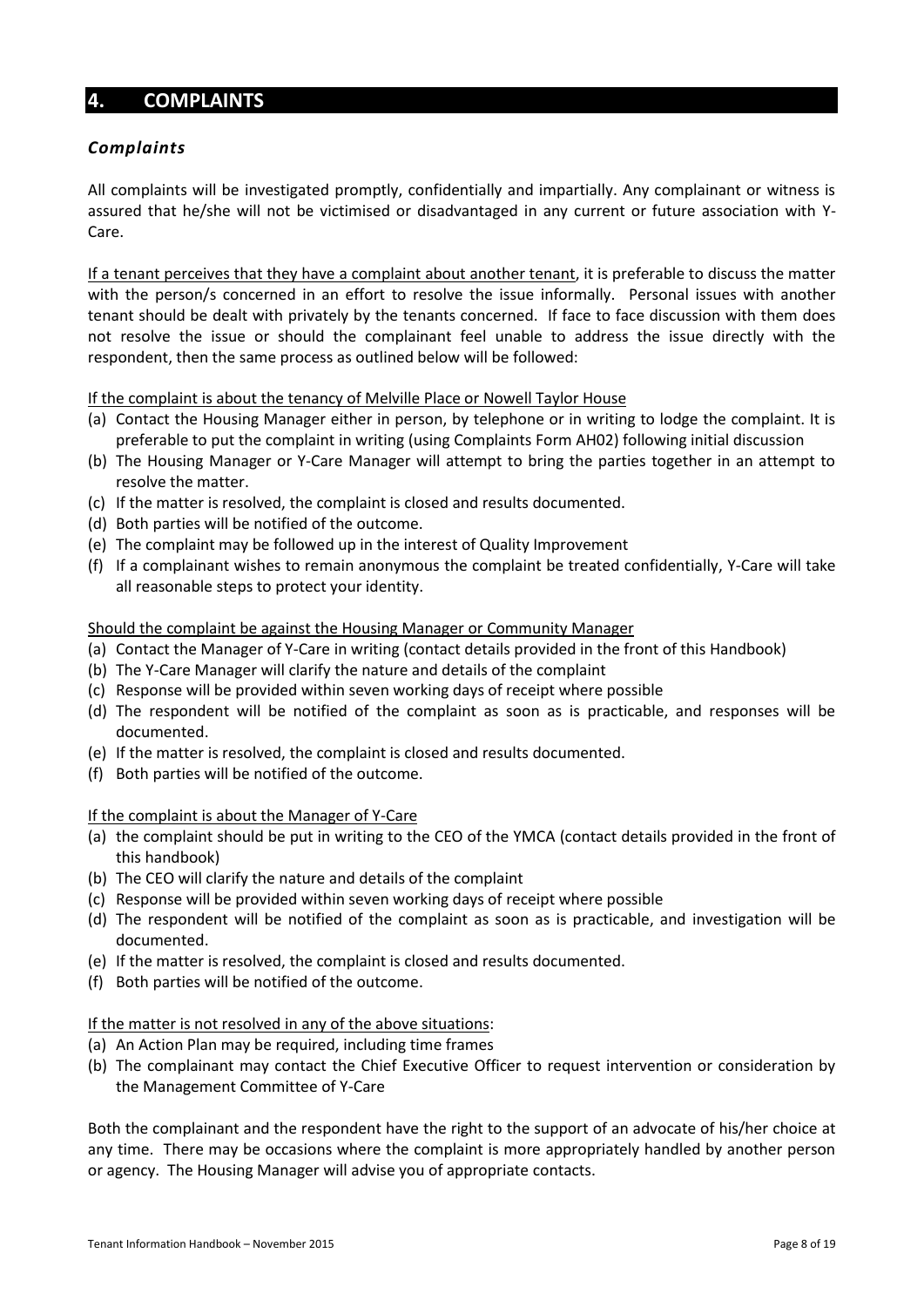# <span id="page-8-0"></span>*Disputes*

Should you believe that your complaint has not been handled appropriately you may consider that you are in dispute with Y-Care. If no agreement on the matter can be negotiated with Y-Care, there are agencies available to assist you with advice or support. Further information is available in the RTA Information Statement (Form 17a)

Alternative Contacts and Resources

Residential Tenancies Authority: 1300 366 311[; www.rta.qld.gov.au](http://www.rta.qld.gov.au/) Tenancy Advice and Advocacy Services : Gold Coast North 5591 1102 Ombudsman[: http://www.ombudsman.qld.gov.au/home/default.asp](http://www.ombudsman.qld.gov.au/home/default.asp) Community Legal Centres[: http://naclc.org.au/centres.htm#QLD](http://naclc.org.au/centres.htm#QLD) Community Justice Program:<http://www.justice.qld.gov.au/mediation/home.htm> Department of Communities: (Robina) 5583 2200

# <span id="page-8-1"></span>**5. MAINTENANCE / REPAIRS**

#### <span id="page-8-2"></span>*Maintenance*

Y-Care as the Lessor (landlord) is responsible for repairs to and maintenance of the property. It is essential that you as a tenant contact the Housing Manager as soon as possible if you become aware of any repairs or maintenance required in or around your unit or in the communal areas. You will be asked to complete a Report of Fault/Damage detailing the maintenance issue. Tenants need to be mindful of the following:

- Please remember that damage caused by you or your guest is your responsibility.
- Y-Care is responsible for routine maintenance/repairs due to normal wear and tear.
- Tenants are not permitted to undertake repairs please consult the Housing Manager.
- Tenants are not permitted to add fixtures and fittings to either the inside or outside of the premises without written permission from the Housing Manager.

Emergency repairs will be initiated as soon as practicable within 24 hours of notification to the office. Emergency repairs are classed as:

» a burst water service or a serious water service leak

» a blocked or broken toilet

» a serious roof leak

» a gas leak

- » a dangerous electrical fault
- » flooding or serious flood damage
- » serious storm, fire or impact damage

» a failure or breakdown of the gas, electricity or water supply to the property

» a failure or breakdown of an essential service or hot water, cooking or heating appliance

- » a fault or damage that makes the property unsafe or insecure
- » a fault or damage likely to injure a person, damage the property or unduly inconvenience a tenant

» a serious fault in a staircase, lift or other common area that unduly inconveniences a tenant in gaining access to, or using, the property.

All other repairs are classed as routine repairs and will be carried out in response to a tenant notification or if observed during inspection within a reasonable time (initiated within 2 weeks).

#### <span id="page-8-3"></span>*Rubbish Removal*

Each tenant is responsible for the removal of their rubbish from their premises to the designated waste and recycling bins, there are garbage chutes located on each floor of Nowell Taylor House. To avoid maggot infestation, food scraps are to be placed into garbage bags (or other similar bag) tied securely before being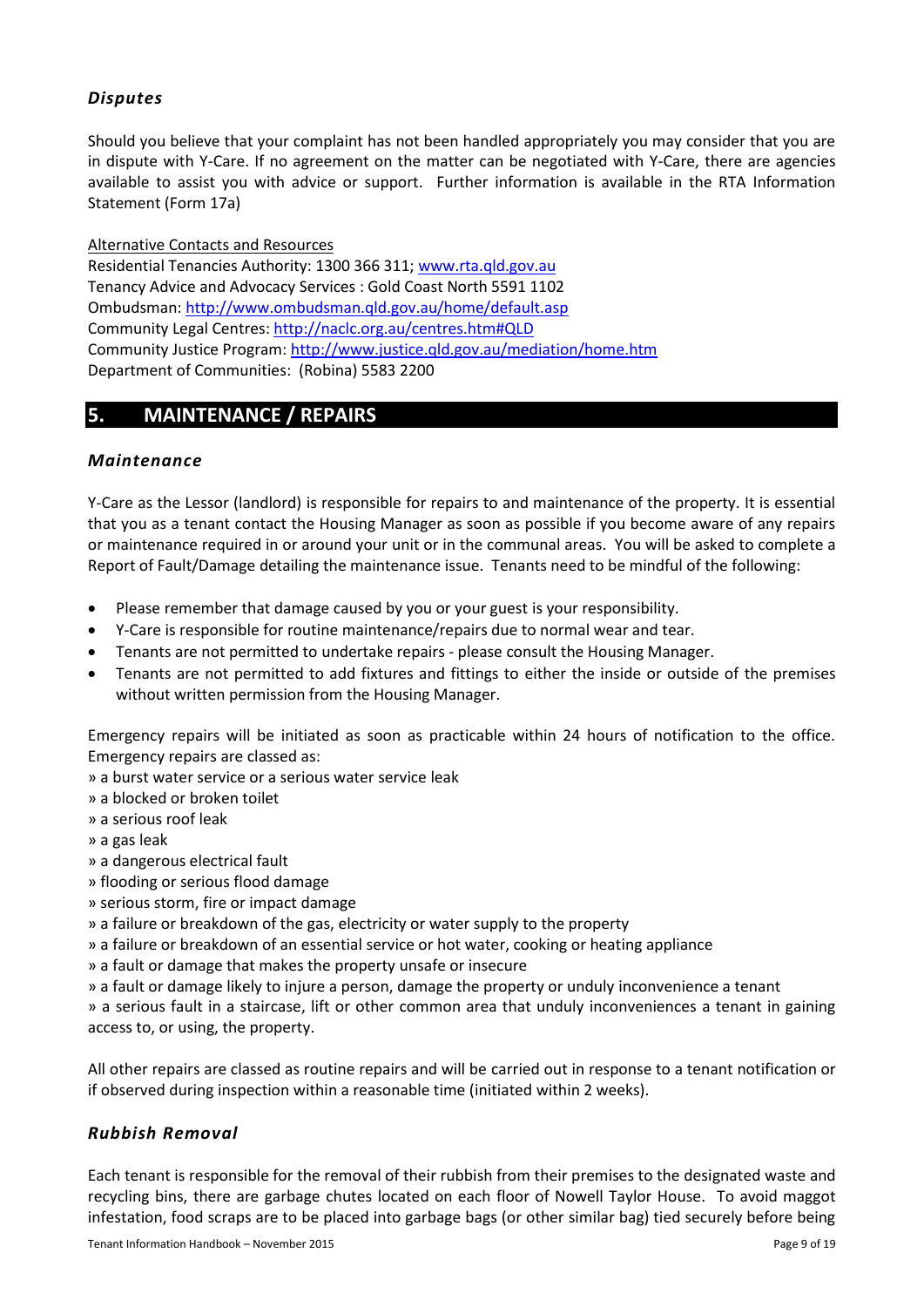placed into bins or into garbage chute. Your cooperation in this regard will be appreciated by everyone. Council waste collection is early every Friday morning and the Caretaker will place bins on the kerb ready for collection on Thursday evening. It would assist Council greatly if cars are not parked in front of bins on collection day.

#### <span id="page-9-0"></span>*Recycling*

Y-Care has a strong commitment to environmental best practice. All tenants are asked to ensure that recyclables such as plastic bottles, glass, paper, cans and other items are kept separate and placed into recycling bins. Tenants are also requested to flatten cardboard cartons and other items before placing into bins. Recycle bins are collected every fortnight on Friday mornings and the Caretaker will place them on the kerb adjacent to normal rubbish bins on the afternoon before collection.

#### <span id="page-9-1"></span>**6. TENANT PARTICIPATION**

#### <span id="page-9-2"></span>*Participation*

Tenants are encouraged to participate and contribute to building a sense of community at Melville Place and Nowell Taylor House. By providing feedback and support to management, Y-Care will be better positioned to involve all tenants. If you have any ideas or suggestions for ways in which tenants can participate, please do not hesitate to talk to the Community & Compliance Manager. Tenants may want to fundraise for social events or for the purchase of games or equipment for the community room. Let us know how we can help.

#### <span id="page-9-3"></span>*BBQs*

YMCA Housing run monthly BBQs which are held in the BBQ area of each complex alternating between Melville Place and Nowell B Taylor House, these are organised by the Community & Compliance Manager and all tenants are invited and encouraged to participate. These informal get together provide an opportunity to socialise with other community members, meet new tenants and help break down isolation barriers. If you would like other opportunities for get-togethers, please see the Community & Compliance Manager or put a suggestion in the Suggestion Box.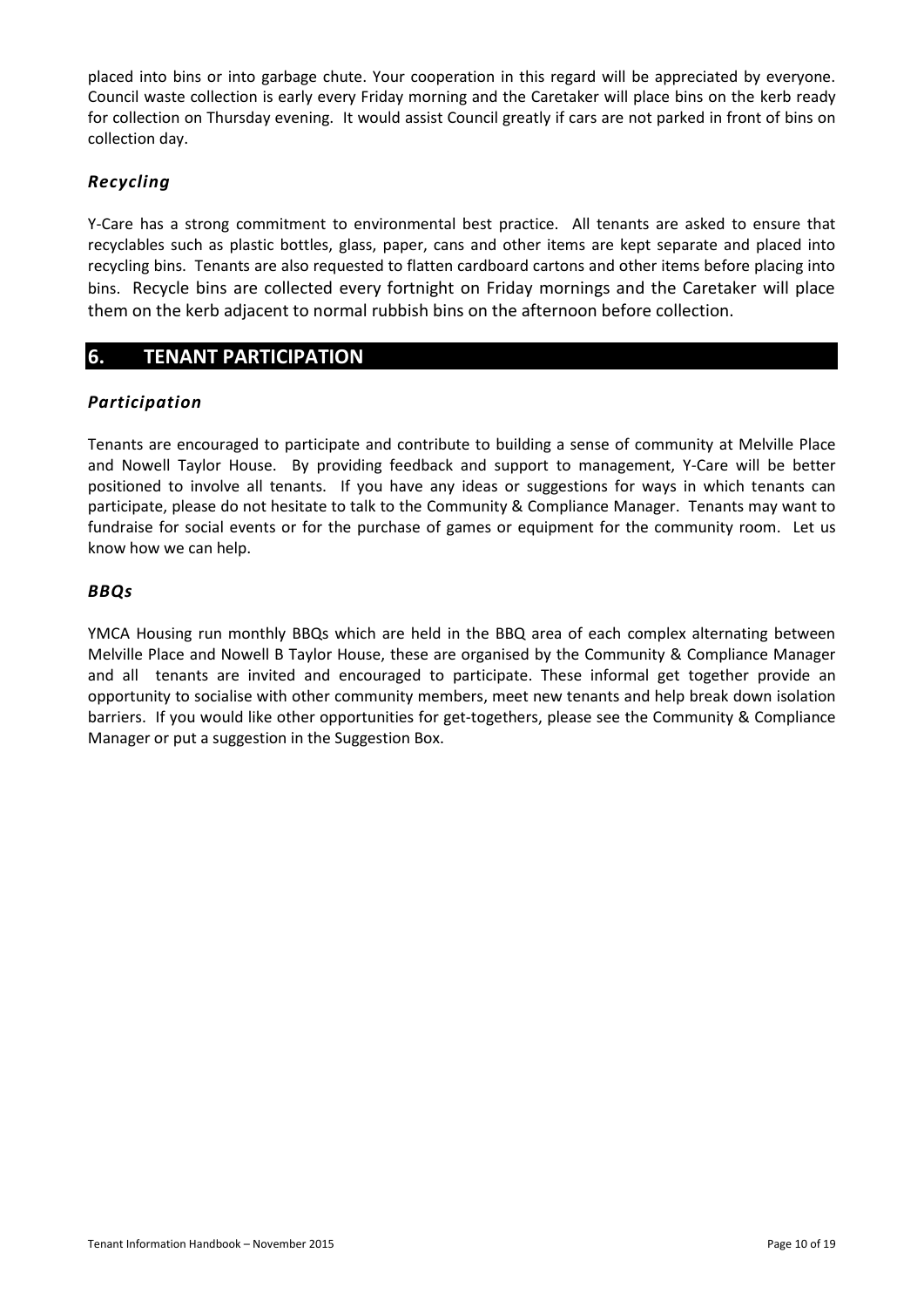#### <span id="page-10-0"></span>*Walking Groups*

You might be interested in being part of a walking group to keep fit and healthy. Please see the notice board for times and dates or pin an invitation on the notice if you would like others to join you.

#### <span id="page-10-1"></span>*Training/Courses*

Y-Care has the capacity to provide training to tenants who may wish to learn safety measures or new skills. Perhaps you have skills in an area that other tenants may be interested in learning more about. Please put suggestions forward in the suggestion box.

# <span id="page-10-2"></span>**7. RENTS**

#### <span id="page-10-3"></span>*Rent and Other Charges*

- Rent is income based in accordance with the Affordable Housing Rent Schedule from the Community Housing Rent Policy of the Queensland Government Department of Communities.
- Rent for Affordable Housing is set at 30% of gross household income plus any Commonwealth Rent Assistance received
- Rent is subject to the number of approved persons living in the unit
- Rent is to be paid two weeks in advance
- Bond is equivalent to four weeks rent

The rent payable in Affordable Housing Accommodation differs from other types of housing and accommodation and rent amounts should not be confused with these other housing options.

#### <span id="page-10-4"></span>*Method of Rent Payment*

It is desired that rent is paid by Centrepay, direct debit or bank cheque. Cash transactions are not a preferred method of rent payment. For security reasons, the majority of Y-Care facilities operate under cashless systems and cash payments are not accepted onsite unless prior arrangement has been made with the Housing Manager. Rent is to be paid two (2) weeks in advance at all times.

You're agreed method of rent payment is documented on your Tenancy Agreement. If you wish to alter these arrangements please contact the Housing Manager in advance – e.g. prior to cancellation of direct debit or Centrepay arrangements. A change in payment arrangements not provided to the Housing Manager in advance may lead to rent arrears and issuance of a Breach Notice.

#### <span id="page-10-5"></span>*Rent Arrears*

If at any time you should have difficulty in paying your rent on time, please consult the Housing Manager to discuss the situation. All possible assistance will be provided to support you in such a situation.

Should your rent become in arrears by seven (7) days, you will be served with a Notice to Remedy Breach (form 11) giving you seven (7) days to Remedy your Breach.

On receipt of a Breach Notice you must contact the Housing Manager to make arrangements for payment. It is essential that you respond promptly to a Breach Notice so that we can work together to remedy the breach and avoid further action. Reasonable payment plans can be negotiated to assist tenants to sustain their tenancy.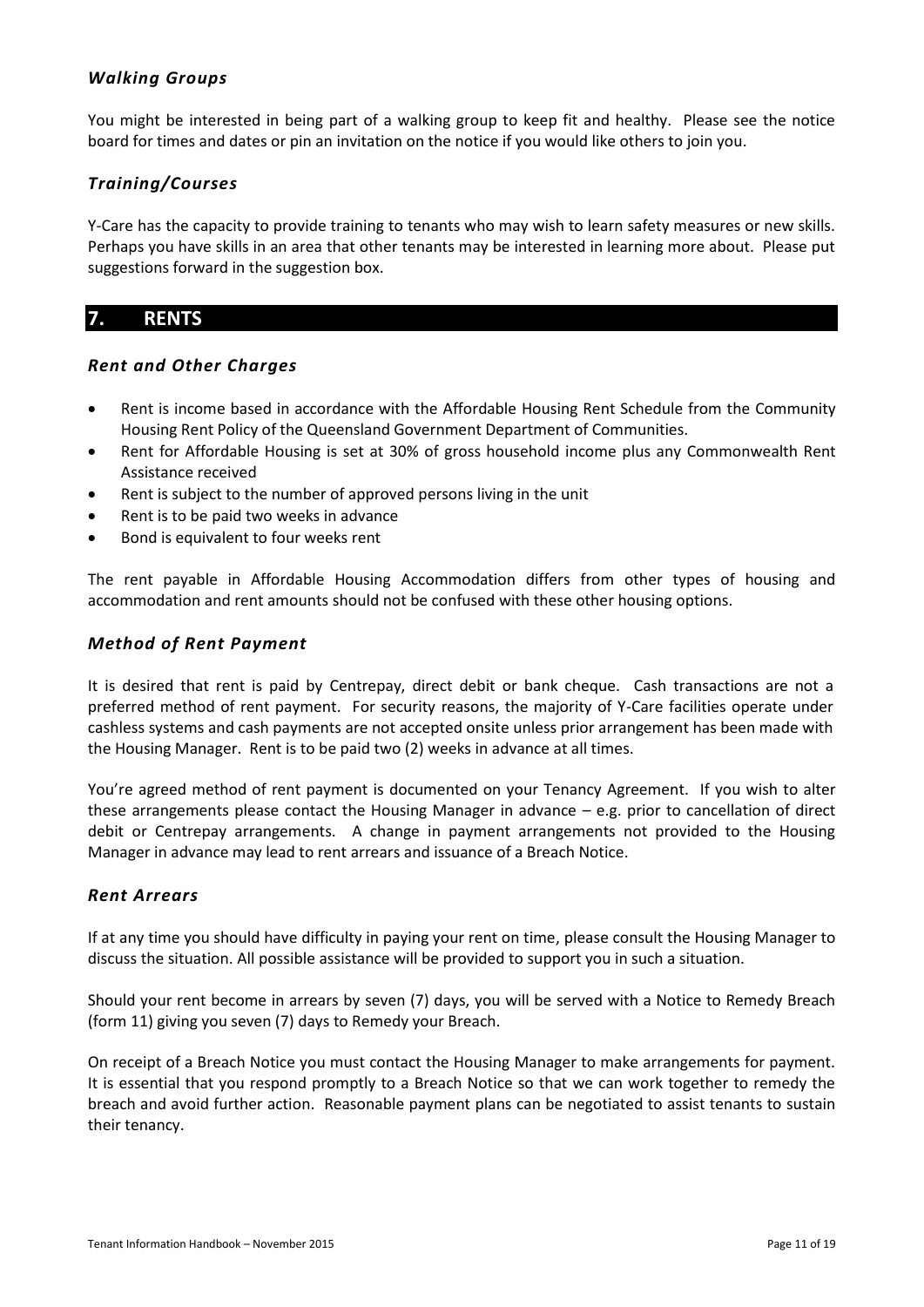#### <span id="page-11-0"></span>*Rent Review*

Rent reviews will occur annually. You will be notified by the Housing Manager two (2) weeks in advance to allow you time to collect relevant current proof of income documentation from your employer. Centrelink will provide you with an "Income Statement". Alternatively, if you have signed a Centrelink Authority form with Y-Care, we are happy to assist you by downloading your Income Statement from the Centrelink web site. The information downloaded from the Centrelink web site is the same as the Income Statement Centrelink supplies to you. An appointment will then be made for a confidential interview with the Housing Manager at a time convenient to you.

Rent for Y-Care tenants, including any change required following review, is calculated at 30% total gross income + Rental Assistance using the current Affordable Housing Rent Schedule provided by the Queensland Department of Communities.

Tenants will receive a copy from the Housing Manager on how the rent has been calculated. Please ask the Housing Manager if you would like further information regarding the manner in which rent is determined.

Information on a tenant's payment of rent or circumstances is confidential. No information will be released to any other party.

# <span id="page-11-1"></span>**8. SERVICES**

You have been provided with a comprehensive list of nearby services that will assist you in living at Melville Place and Nowell Taylor House. This list will be updated from time to time to reflect new or changed services. Please see the office should you require another copy. Some of the on-site services at YMCA Housing are listed below. However, dates and times of events may change from time to time, so please check the community noticeboard or newsletter for any updates.

#### <span id="page-11-2"></span>*Laundry*

Melville Place and Nowell Taylor House provides a communal laundry which has 5 front loading washing machines, 5 dryers as well as laundry tubs. The laundry will be available for access between 7.30am to 5:00pm. Tenants are asked not to leave their washing in the machines unattended as no responsibility will be taken for missing clothing. These machines are front loading and require special front load washing detergents, liquid or powders. Please do not use ordinary soap powder in the machines as it will damage them. To prevent damage, please do not hang or sit anything on washing machine doors. When using the dryers, please clean the filter when you finish. As a courtesy to the next tenant that uses the laundry, pleases remove your rubbish when you leave the area.

#### <span id="page-11-3"></span>*Community Rooms*

The Community Room at Melville Place was named in memory of a long-term employee of the YMCA, Mrs Anne Hoens, who was a resident on the Gold Coast. Anne shared the YMCA's vision for the establishment of an affordable housing complex to meet the growing demand on the Gold Coast. Anne was part of the working group who put together the plan and vision for the complex but sadly passed away six months before completion of the facility. Anne was determined that a space could be allocated within the complex where both tenants as well as community members could undertake training and workshops that would improve and enhance their lives. As a result, the Anne Hoens Community Room became a feature of the design.

Both community rooms have kitchen, seating, a wall mounted Television and tea and coffee making facilities. Tenant meetings and other social events will be held in these rooms. Tenants are welcome to use these rooms but should always check availability in case it is in use for training or meetings.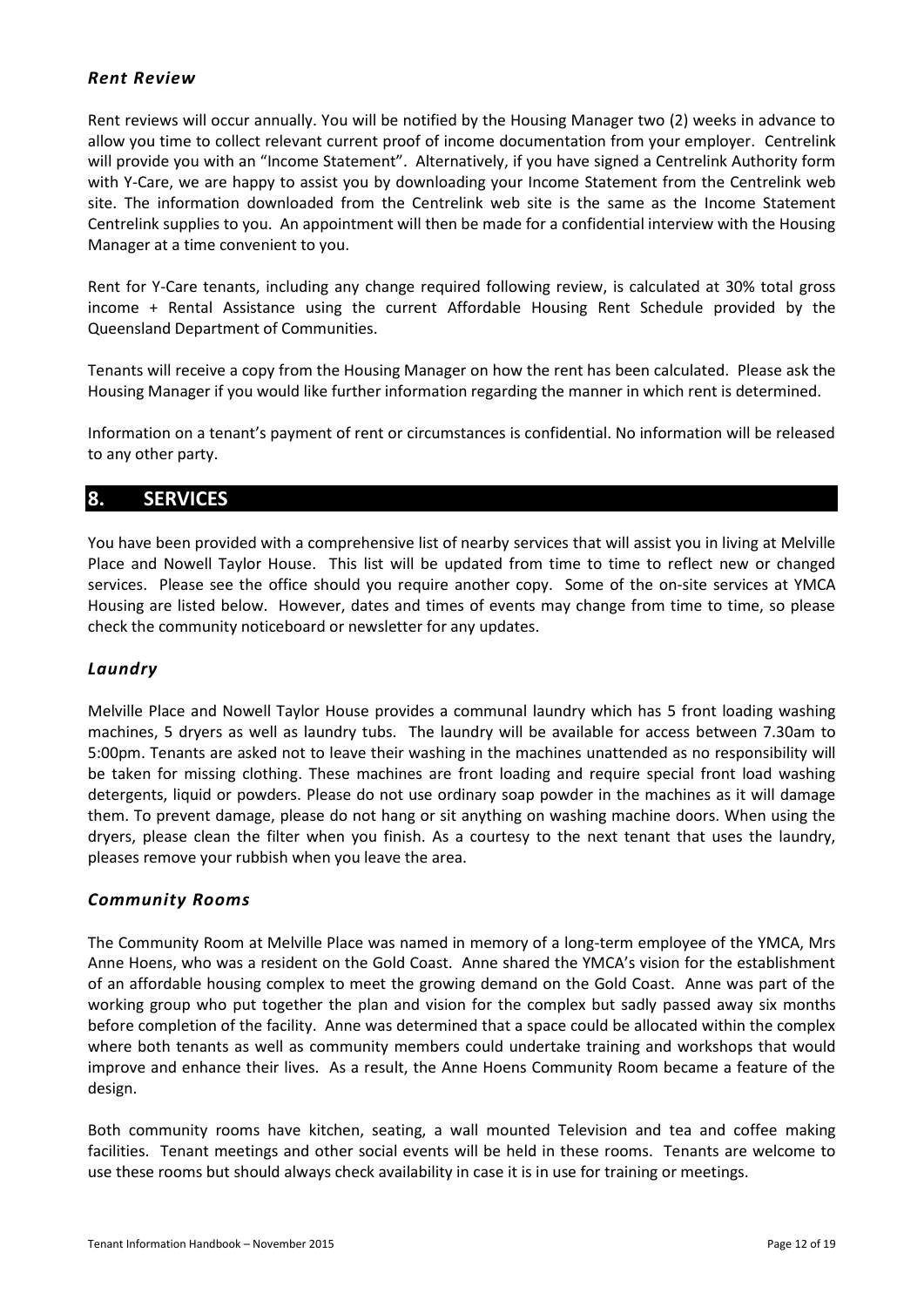This facility is available for tenants to access during office open hours. If use outside of office hours is necessary please make arrangements with the Housing Manager. Tenants wishing to have family or friends over for a BBQ are more than welcome to use all the facilities of the community room for their guests. The kitchenette is also available for functions and special events. If the use of the kitchenette is required in addition to the community room, tenants are requested to make arrangements with the Housing Manager.

#### <span id="page-12-0"></span>*Bicycles*

Cycling is a low-cost, healthy and environmentally sustainable mode of transport. We have made provision for parking spaces for bicycles and racks are provided. Six bicycles will be provided for loan to tenants as required. A refundable security deposit of \$20.00 will be held for loan bicycles. Bicycle locks and helmets will be provided to tenants with the loan bikes at no charge.

#### <span id="page-12-1"></span>*Pool Table (Melville Place)*

A pool table has been provided for use by tenants to socialise and play pool and will be maintained by YMCA Housing.

#### <span id="page-12-2"></span>*Free Lending Library*

Thanks to the donations made by tenants and YMCA staff and supporters, a supply of books has been provided for the free use of tenants and a lending library has been established in the Community Room of Melville Place and Nowell Taylor House. Tenants are asked to sign out the books and sign them back in on return to the library.

#### <span id="page-12-3"></span>*Training*

Y-Care will offer training in a number of different topics and will seek the input of tenants for topics of interest to them. Please let the Community & Compliance Manager know if have a suggestion to make and every effort will be made to source a trainer or speaker.

#### <span id="page-12-4"></span>*Prescription Service (Located in the Community Rooms of both facilities)*

An arrangement has been made with a local Chemist for the collection of prescriptions and delivery of prescription items. This is a very convenient service and assists tenants who have restricted mobility or who experience transport problems. This arrangement will remain in force unless limited use is made of the service. Tenants are asked to leave their prescriptions in the locked prescription box in the Community Room each week day for return of prescription items the next day. Delivery will be made by the Chemist representative to the unit of the person to whom the script is made.

#### <span id="page-12-5"></span>*Starter Packs*

New tenants may experience financial difficulties and cannot afford basic household items. Members of the YMCA staff have donated a range of crockery and cutlery and kitchen items to give to tenants to assist them in starting their tenancy in their new homes. Please feel free to talk to the Housing Manager if you require assistance with household items.

#### <span id="page-12-6"></span>*Public Transport*

Tenants are encouraged to use public transport as much as possible. Bus services are available on the adjacent Nerang-Broadbeach Road (300m) and at Centro Nerang (350m). The Nerang railway station is 800m away, and provides access to services from Coolangatta to Brisbane.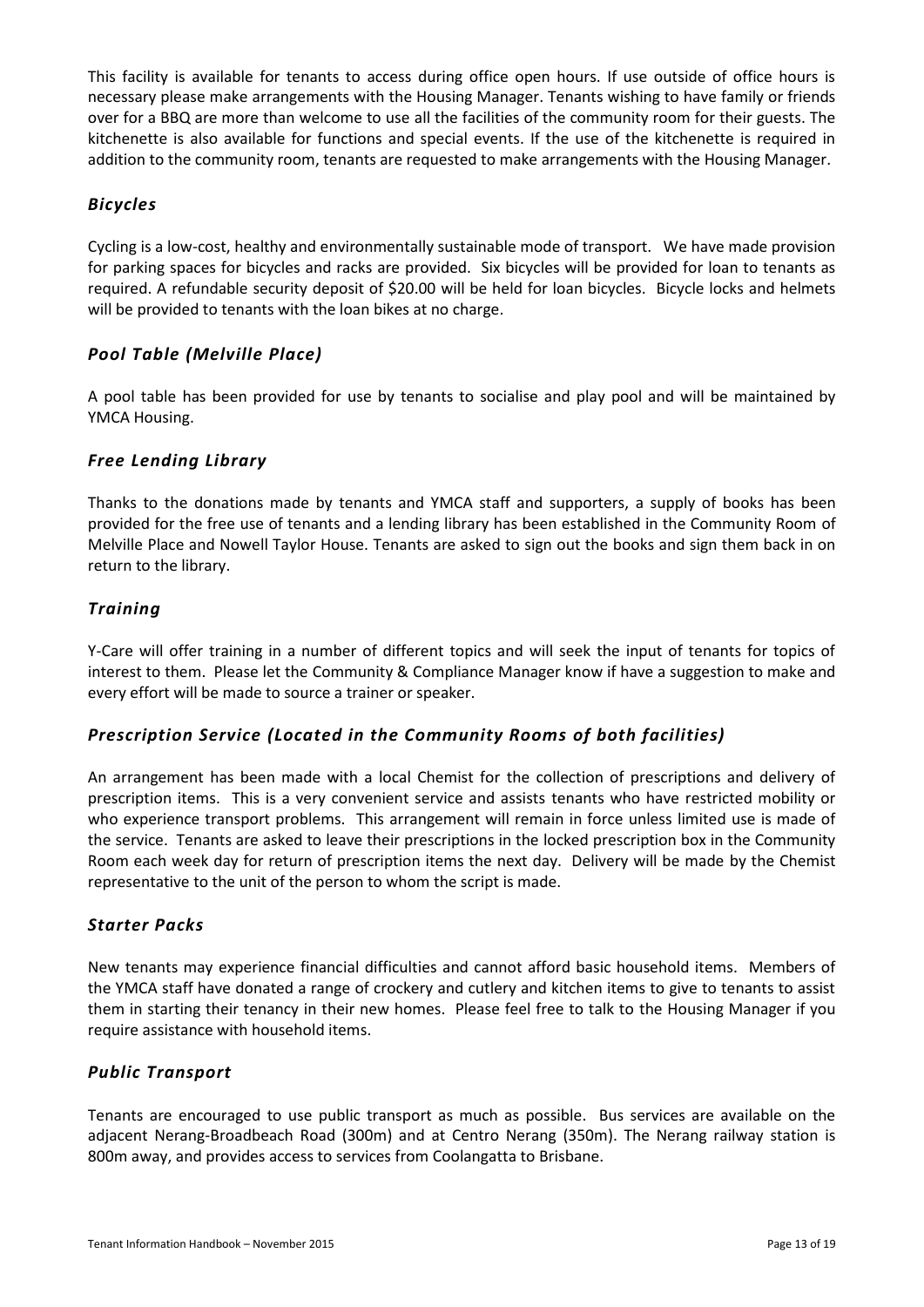# <span id="page-13-0"></span>**9. SAFETY / SECURITY**

#### <span id="page-13-1"></span>*Emergency Evacuation*

An Emergency Evacuation sign showing a diagram and emergency evacuation procedures is situated on the noticeboards in stairwells of all blocks and you are provided with a copy in your unit. Please ensure that you take careful note of this information and familiarise yourself with the layout of the units and all exits to the designated emergency assembly area.

Should you believe you may have any difficulty in leaving your unit quickly  $-e.g.$  disability or illness – please advise the Housing Manager so that we are aware of your needs in the event of any emergency.

The community room also has an Emergency Evacuation sign displayed. Please make yourself familiar with these procedures to enable safe and rapid evacuation if required.

Tenants may wish to nominate themselves as Fire Wardens for their unit block. If this is the case, training will be provided by Y-Care's Workplace Health and Safety Manager.

From time to time Emergency Services or Workplace Health and Safety personnel will be invited to address Tenant Meetings to ensure everyone is aware of safety and evacuation procedures. Please do not hesitate to raise this topic at your tenant meetings if you wish further training.

#### <span id="page-13-2"></span>*Entry to Melville Place*

Every gate has a keypad and, upon the signing of your tenancy agreement, you will be given the codes to these gates. Please be aware that, for security purposes, these codes will change from time to time and the Housing Manager will advise you of these changes.

#### *Entry to Nowell Taylor House*

The main entrance to resident apartments is from View Street. Entrance to Administration for staff only is via Railway Parade*.* Tenants are provided with entry service card*.*

#### <span id="page-13-3"></span>*Keys*

Each tenant is provided with a key to their premises and to any entrance security gate/ entrance door. It is essential that you retain these keys in a secure manner and ensure your unit is locked during any absence. Tenants are responsible for the cost of having locks changed and/or keys cut should they be lost. Tenants are not permitted to change a lock. Should your keys be lost or stolen you must advise the Housing Manager immediately. The cost of replacing locks if required will be a tenant responsibility, but the Housing Manager will provide the name of an authorised locksmith in this case.

Should you inadvertently lock yourself out of your unit and the Housing Manager is not available, please contact the Caretaker. If the Caretaker is not available you may call a locksmith at your own expense to gain access. The contact details of an approved locksmith have been provided on your Emergency Contact list.

#### <span id="page-13-4"></span>*Fire Doors*

As the entry door to each tenant's premises in Nowell B Taylor House are self-closing/fire doors these cannot be permanently chocked open and must be kept free of obstruction. Tenants are permitted to use chocks to hold doors open in order to get their mobility vehicles and shopping etc. inside the units, immediately after which the door is to be closed. In order to avoid fines imposed by the Fire Department, tenants are asked to keep their entry doors closed at all other times.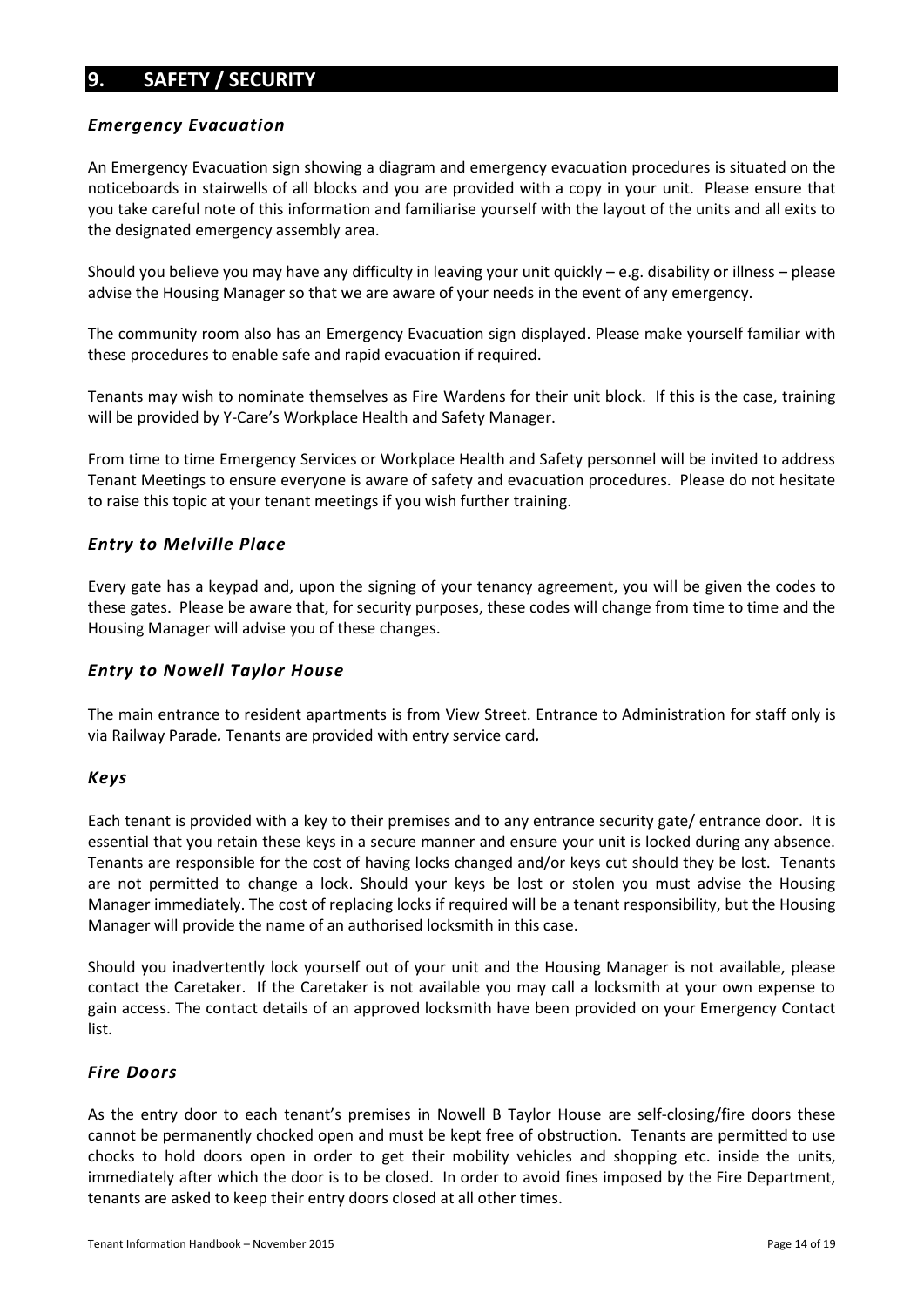## *Damage/loss of Tenant Property*

Please ensure that your doors and windows are secured whenever you leave your premises. Y-Care will take no responsibility for loss or damage to tenant property caused by intruders. It is recommended that you arrange contents insurance to cover your personal furnishings and effects.

#### <span id="page-14-0"></span>*Damage/loss of Y-Care Property*

If you or one of your visitors causes damage to Y-Care property, you will be held responsible for the cost of repair/reinstatement. Should damage be caused by an intruder, you must immediately report the matter to the Police and obtain a Police Report Number. Notification should be given as soon as possible to the Housing Manager.

#### <span id="page-14-1"></span>*Security Cameras*

To safeguard tenants at Melville Place and Nowell Taylor House, architects designed in a number of security cameras covering gates and common areas. These surveillance cameras monitor the complex 24 hours a day and will be accessible by Police or Y-Care for verification of crime and misconduct only. Police are fully supportive of this initiative to help reduce crime in your suburb.

# <span id="page-14-2"></span>*Staff Safety*

Y-Care staff are on-site to support the needs of tenants and tenants are asked to show courtesy and respect to the staff. Y-Care staff are entitled to a work in an environment free from threat, harassment and bullying. In dealing with such issues, the offending tenants will be warned that such behaviour is unacceptable and the behaviour should be discontinued. More serious instances will be reported directly to the Police.

# <span id="page-14-3"></span>**10. STAFF OF MELVILLE PLACE**

Y-Care is one a few housing property owners which provide staff on site. The role of the staff are as follows:

#### <span id="page-14-4"></span>*Role of The Tenancy Manager*

The Housing Manager will normally work at the premises from 8am to 4:30pm Monday to Friday and will be absent for days off, necessary meetings and training when required. The Housing Manager's role is to look after the tenancy of the complex by enrolling and inducting new tenants, monitoring rent payments, renewing lease agreements, management of tenancy breaches, dealing with complaints in an objective manner and meeting the needs of the tenants where possible. The operation of a housing complex requires many administrative matters and tenants are asked to respect the availability of the Manager during the working week.

#### <span id="page-14-5"></span>*Role of the Community & Compliance Manager*

The Community & Compliance Manager will normally work at the premises from 8am to 4.30pm Monday to Friday and will be absent for days off, necessary meetings and training when required. The Community & Compliance Manager's role is to develop, implement and or amend procedures and policies to satisfy the legislative requirements of the National Regulatory System for Community Housing, and develop, implement and run programs or initiatives which create a community environment in conjunction with residents.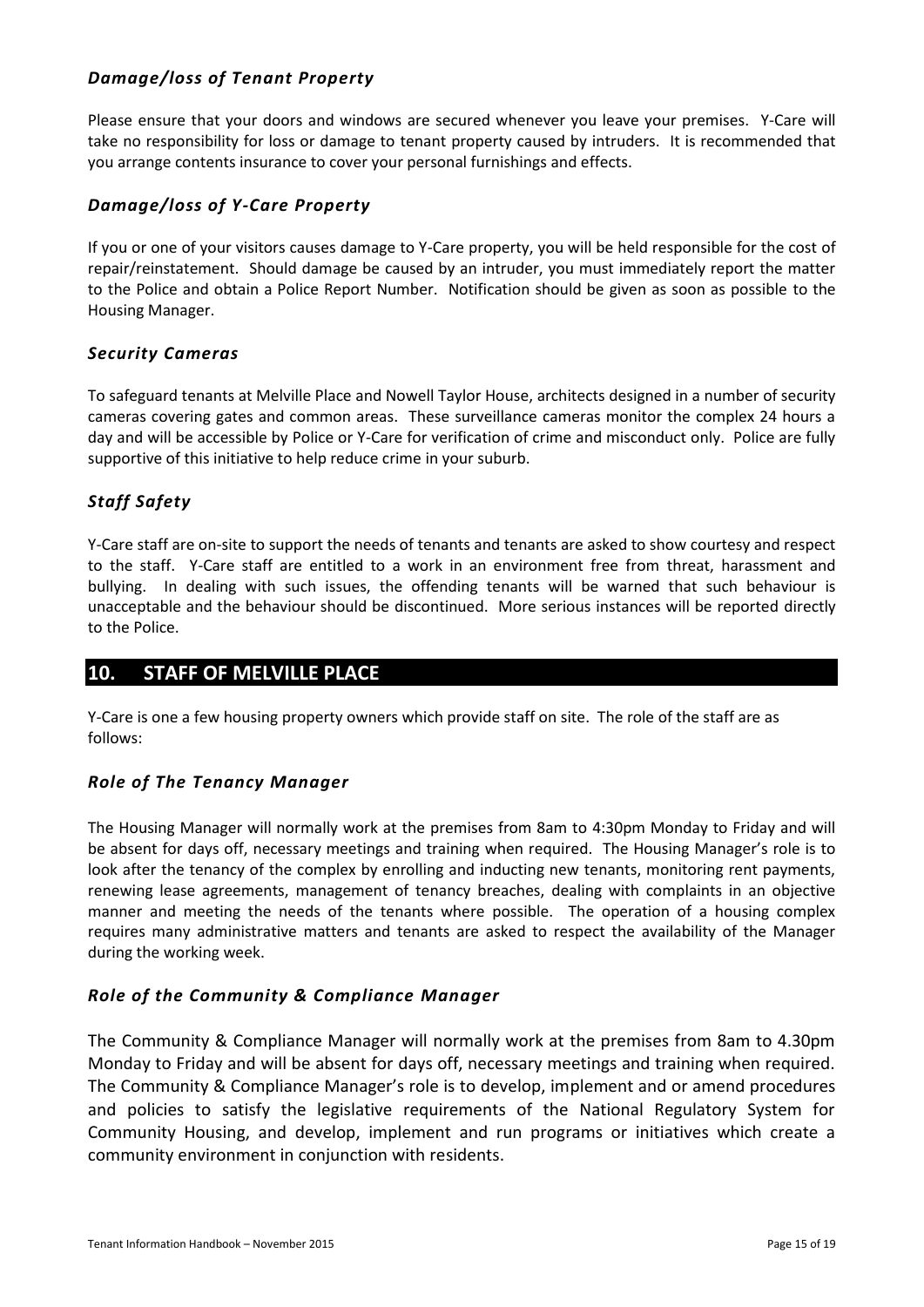# <span id="page-15-0"></span>*Role of the Caretaker/Maintenance Officer*

The Caretaker/Maintenance Officer will live onsite and will look after minor repairs and maintenance of the complex. The Caretaker will also undertake mowing, cleaning and security duties during hours of work which include part weekend and evenings. The Caretaker lives on-site and is entitled to the same privacy as all other residents and the same time off work as other employees.

#### <span id="page-15-1"></span>*Role of Manager of Y-Care*

The Manager of Y-Care has a portfolio which covers a range of YMCA benevolent areas, one of which is the affordable housing units at Nerang. The Manager of Y-Care regularly visits the complex to interview prospective tenants, hold meetings with the Housing Manager and will meet with tenants when requested.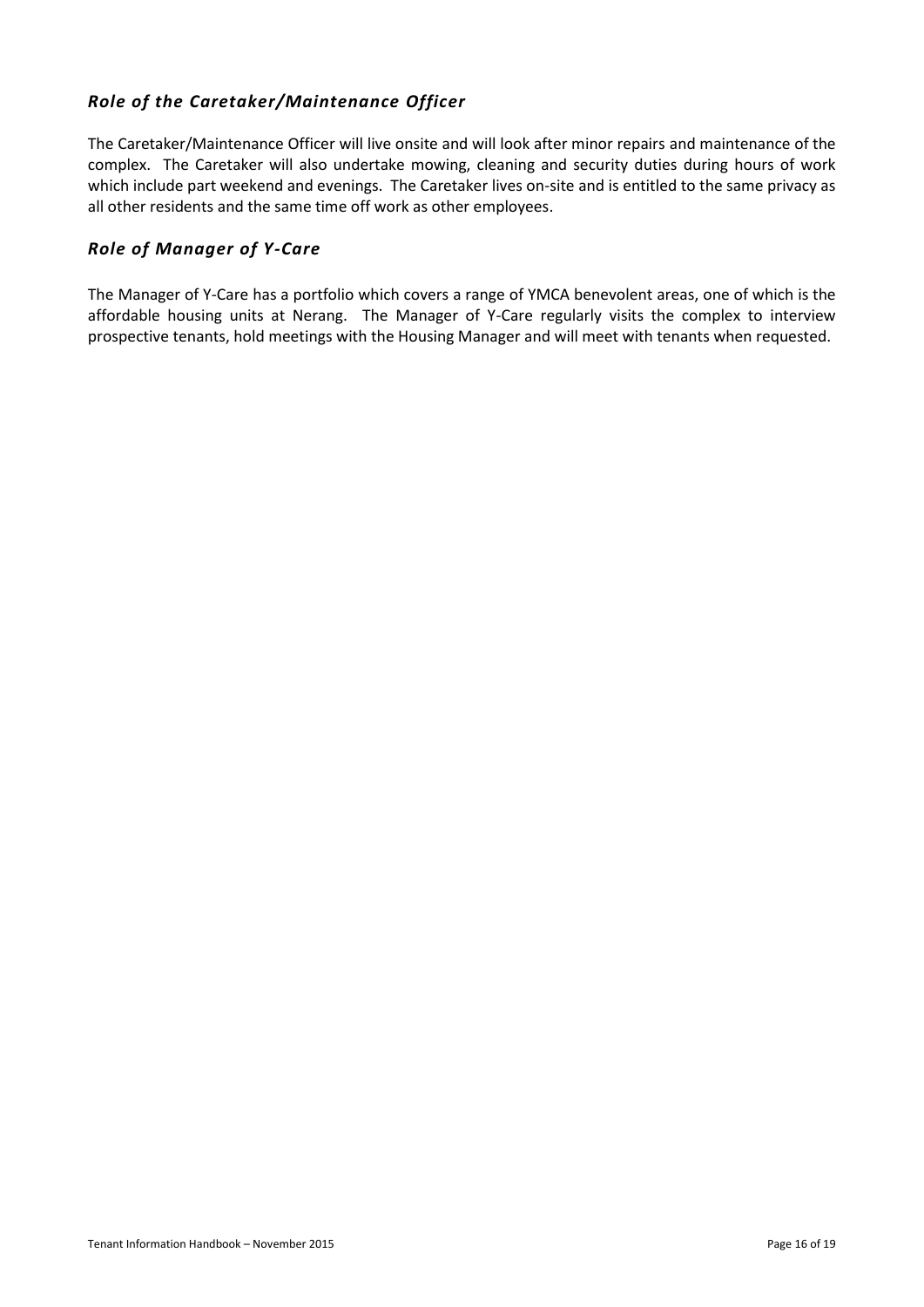# <span id="page-16-0"></span>**11. TENANCY**

#### <span id="page-16-1"></span>*Good Neighbour Policy*

All tenants are entitled to expect to live in a community where their privacy is respected and anti-social behaviour is not tolerated. Tenants are entitled to quiet enjoyment of their premises as this is their home therefore we ask that noise is kept to a minimum after 9pm.

Anti-social behaviour is any instance of aggressive, threatening or disruptive behaviour which substantially interferes with any neighbouring tenant's use or enjoyment of their premises, or intentionally or recklessly causes damage to property or persons. Tenants are responsible for their own behaviour as well as the conduct of their other occupants and visitors to their property. Please remember that your neighbours are entitled to the respect that you would wish to receive from them.

#### <span id="page-16-2"></span>*Alcohol Free Zones*

All public spaces, the Community Room including kitchenette and adjoining BBQ area are all Alcohol Free Zones. Tenants must comply with this policy and should advise their guests of this before they enter the complex.

#### <span id="page-16-3"></span>*Smoking Policy*

Tenants are required to observe the policy of the YMCA and Y-Care regarding smoking. Melville Place and Nowell B Taylor House are designated non smoking in:

- All public areas
- All units

Smoking in units and in public areas is considered a fire / health risk under Work Place Health and Safety. If a tenant does smoke, smoking is only permitted on the balcony of designated units and, when doing so, the tenant is to consider a neighbor's right to a smoke-free environment and refrain from smoking if it intrudes on them. Doors and windows of the unit adjoining the balcony are to be closed when smoking so smoke does not enter the unit. Nonsmoking is included in your tenancy agreement therefore if you breach this policy you may be subject to an eviction notice.

#### <span id="page-16-4"></span>*Tenant Responsibilities*

Responsibilities of tenants under the Residential Tenancies Act are clearly outlined in the RTA booklet (Form 17a). Further particular responsibilities are outlined in this Tenant Information Handbook. Please ensure that you are familiar with your responsibilities.

#### <span id="page-16-5"></span>*Y-Care Responsibilities*

Our responsibilities as a landlord are also clearly set out in Form 17a. If you have any questions, please consult the Housing Manager. If you have a concern or complaint regarding any aspect of our service, please consult the Housing Manager, or follow the Complaints Policy.

#### <span id="page-16-6"></span>*Additional person/s living in a unit*

Tenancy agreements specify the number of people who may reside full time in a unit. Tenants may have visitors to stay with the permission of the office however any additional person who resides in a unit at any regular intervals, will be regarded as permanent household members. This will place the tenant of that unit in breach of their tenancy agreement.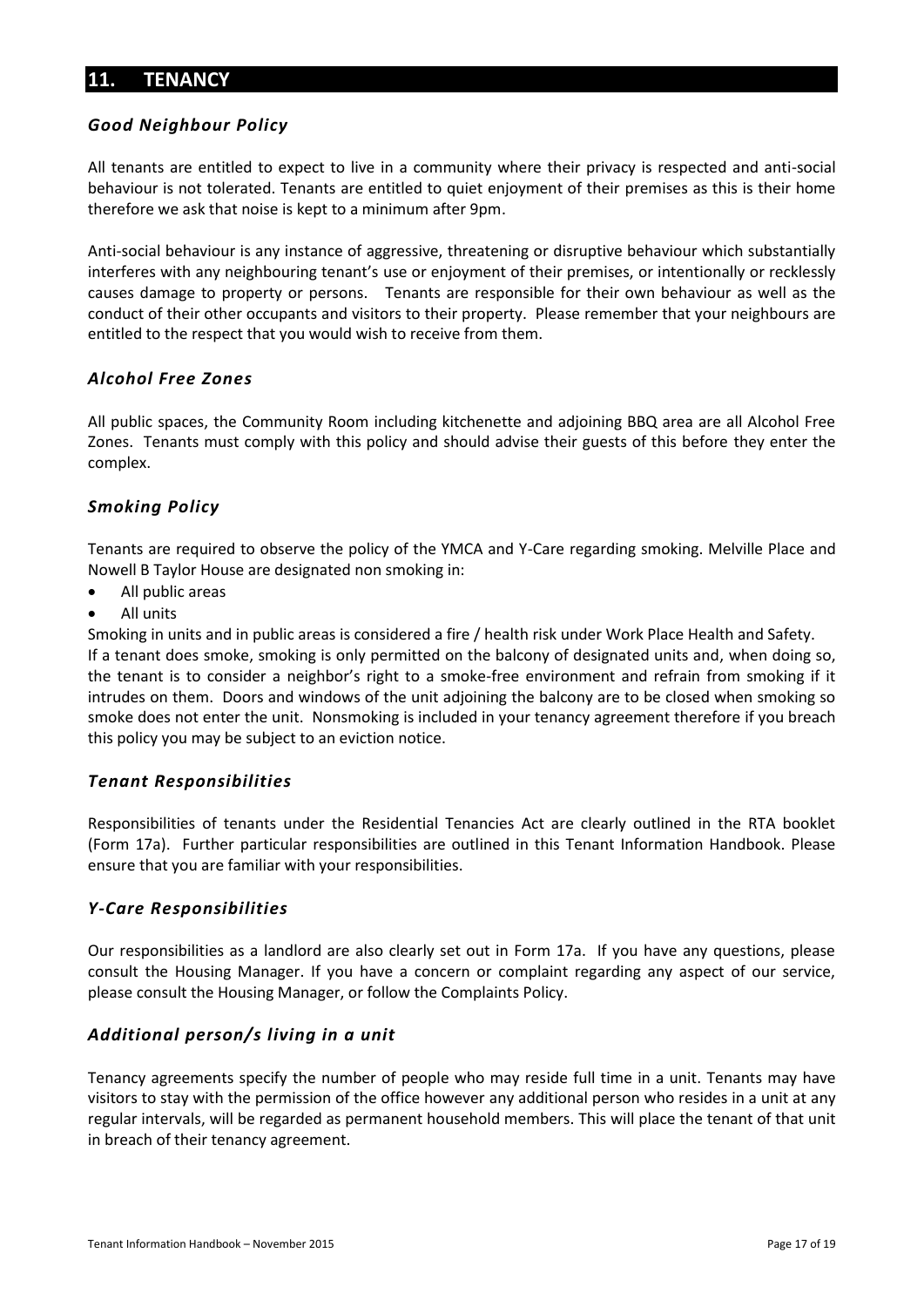#### <span id="page-17-0"></span>*Pets*

Because of the closeness of units the keeping of pets will be restricted to:

- A small fish tank for the keeping of fish only
- Guide Dog or Hearing Dog for those tenants whose disability requires the keeping of same

If complaints are received that the pets outlined above are interfering with the reasonable peace, quiet enjoyment and privacy of neighbours, the approval to keep the pet may be revoked.

# <span id="page-17-1"></span>*Ending Tenancies*

Should you decide to end your tenancy with YMCA Affordable Housing, please follow the procedures outlined in the Residential Tenancies Authority booklet (Form 17a) which was provided to you at the beginning of your tenancy in your welcome pack. Please read Form 17a carefully to ensure that you are familiar with circumstances where we may be obliged to end the tenancy.

We are committed to assisting tenants to sustain their tenancy if at all possible, and will work with you to address any issues which arise. If rent arrears is an issue, we will assist you to develop a plan for payment. If improved circumstances present themselves to a tenant which allows them to move on to a better lifestyle, then we hope that those tenants have enjoyed their stay at Melville Place during the transition. Your feedback in the form of an exit survey would be very welcome for our records.

#### <span id="page-17-2"></span>*Breaches*

Breaches may be described as issues of non-compliance with agreements, objectionable behavior, violation of a person's rights, gross misconduct, acts that cause serious injury or harm, willful damage, disruption to the quiet enjoyment of residents or rent in arrears. Where breaches may occur, actions will be taken in accordance with the Residential Tenancies Authority (RTA) guidelines.

# <span id="page-17-3"></span>**12. UNITS**

Melville Place consists of a mixture of studios, one-bedroom units and two-bedroom units. Fittings and features have been designed to provide comfortable living conditions for tenants.

Nowell Taylor House has one and two bed room units and houses the administration of YMCA Housing and YMCA Children Services Gold Coast.

#### <span id="page-17-4"></span>*Inspection of Units*

All properties will be inspected at least twice annually but may be inspected each 3 months.

- We must provide you with 7 days notice to enter your premises.
- You may be able to negotiate a more convenient alternate time with the Housing Manager if the time advised is unsuitable.

Should your premises not be reasonably clean and in good repair we may issue a breach notice. This notice will allow you 7 days to rectify the situation and avoid further action. If you require assistance to remedy any breach, please speak to the Housing Manager.

# <span id="page-17-5"></span>*Railings*

No clothing, sheets or towels are to be hung over balconies. This will help to reduce loss of property due to winds and will maintain the standard of your home at Melville Place and Nowell Taylor House.